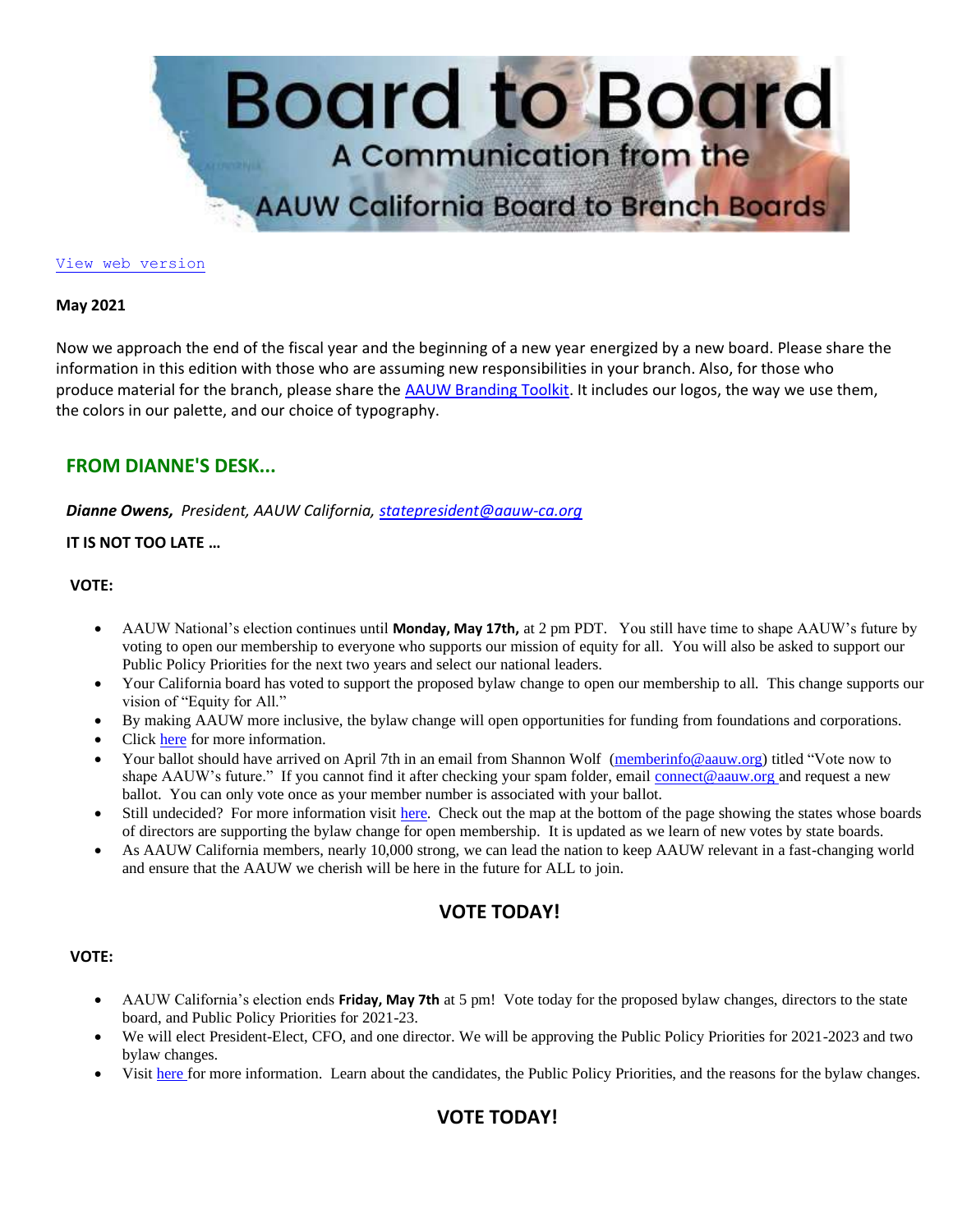Thanks to everyone who attended our 2020-2021 Annual Meeting on April 17th. We had nearly 400 people attend, and they represented 103 of our 119 branches. We presented our "Year of Covid" accomplishments with a creative animated Doodly designed by Sandi Gabe, who is my assistant and our webmaster. We honored former Senator Hannah-Beth Jackson with our "2021 Equity Champion Award" for her longtime work on equity issues impacting women and girls. Harriet Tower was selected as our 2020 State Named Gift Honoree. We heard and learned from three amazing Speech Trek finalists, and much, much more! Clic[k here](https://bor.aauw-ca.org/sendy/l/eookH0PlDlBfYp3s1iFafA/Y1AkZWgrT0EpSB90YDGkDg/XBdbhuHBFhFcdVJh76305mpg) to view the meeting. This meeting would not have been possible without the outstanding work of Sandi Gabe, Tracey Clark, the entire Communications Team, and the California Leadership Team. Kudos to all!

#### **Be bold, brave, and brilliant,**

 **Dianne**

#### **BRANCH ASSISTANCE**

#### *Crystal Stebbins and Carol Holzgrafe, Directors, [branch@aauw-ca.org](mailto:branch@aauw-ca.org)*

## **BITS AND PIECES FROM BRANCH ASSISTANCE OR FACTS, FIRES, FIVE STARS, AND MORE!**

**FIVE-STAR PROGRAM:** Have you looked at the requirements for earning one to five stars? You, too, could be eligible to join the stellar list. Click [here](https://bor.aauw-ca.org/sendy/l/eookH0PlDlBfYp3s1iFafA/piP763B2U5EmtwCJggKMNbBw/XBdbhuHBFhFcdVJh76305mpg) to check it out.

**MORE ON 50-YEAR MEMBERS:** An officially recognized 50-year honorary member is exempt from paying not only future national dues but state dues also. Many branches also forgive those members from paying branch dues, but that is up to the individual branches. If you want an application for 50-year members (they would have joined in 1970), ask us and we'll email it to you.

Honor your members' years of service with a 5, 10, 15, 25, 30, 40, or 50-year pin. Order from the Redlands Branch at [AAUWpins@gmail.com.](mailto:AAUWpins@gmail.com) Each pin is \$5; add \$10 to each order for postage etc. Mail check to AAUW Redlands, P.O. Box 7678, Redlands, CA 92375. Be sure to include a mailing address and contact information.

**PAST PRESIDENT'S PINS:** These beauties can be ordered from the Napa Branch, Click [here](https://bor.aauw-ca.org/sendy/l/eookH0PlDlBfYp3s1iFafA/P5wVE8yBTIhj2mWKLVh2kw/XBdbhuHBFhFcdVJh76305mpg) to find photos and details.

**VOLUNTEERS ARE SCARCE?** Are you having trouble filling board positions? Ask us about slimming down your calendar and/or changing the board structure. We have even more ideas that can help. You might want to attend the June 2nd webinar "The Care and Feeding of Volunteers" to get some ideas for recruiting volunteers and branch leaders. Click [here](https://bor.aauw-ca.org/sendy/l/eookH0PlDlBfYp3s1iFafA/hLiVftqF892i3mnONroK9bvQ/XBdbhuHBFhFcdVJh76305mpg) to register.

**What I need to know:** Pins for past presidents and long-term members are available for purchase. 50 year members are exempt from paying some dues. Branch Assistance will publicize notable branch activities.

**What I need to do:** Confirm where your branch's bylaws are housed. Contact Branch Assistance to submit your successful branch activities or for help filling board positions.

**Should I include this in my branch newsletter?** Most of this is for the branch leaders but you may want to share the "Fun" Fact.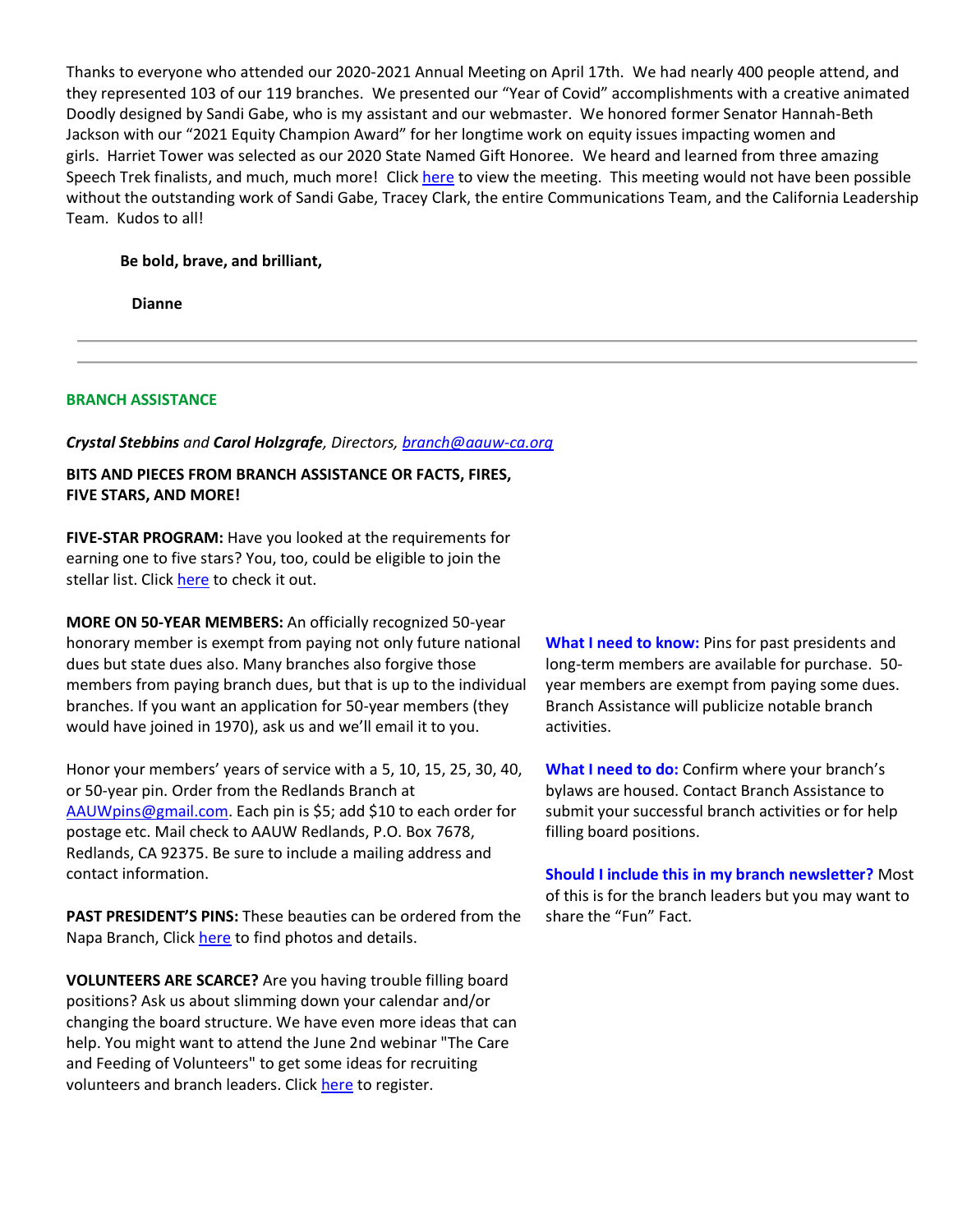## **A BIT OF AAUW'S HISTORY FROM** *DEGREES OF EQUALITY* **BY SUSAN LEVINE**

#### **THE FIRST AAUW STUDY**

"….. two months after the organization was founded [by 17 women at MIT], in January 1882, sixty-five women answered their call. With their purpose to 'unite alumnae of different institutions for practical education work, 'the women embarked on a program that would alter the status and the world of female college graduates. One of the Association's first projects was a study designed by Marion Talbot to prove explicitly that college women were no less healthy than other American women. The study found that college women did, indeed, suffer from 'constitutional weakness' and emotional strain, but the researchers attributed the conditions to cultural expectations rather than biological limitations."

So, educating women did NOT upset their reproductive abilities as had been claimed by those intent on keeping women in "their place."As the bumper sticker says, "A woman's place is in the House… and the Senate."

**ABOUT YOUR BYLAWS:** Where does your branch keep its bylaws and who has them? Do you keep them in the cloud, passed on with president/facilitator/treasurer/bylaws chair or what? It is important for you to know where a current handy copy is.

**BRANCH NEWS:** You will find everything you ever wanted to know about fire weather, starting with climate change and ending up in your front yard – in a webinar produced by the Morgan Hill Branch. The presenters are professors of related sciences at San Jose State University plus a highly personable Fire Marshall. Check it out on the [AAUW Morgan Hill Branch Facebook page.](https://bor.aauw-ca.org/sendy/l/eookH0PlDlBfYp3s1iFafA/I28928928IhLtY8pmxfMO2rYDQ/XBdbhuHBFhFcdVJh76305mpg)

ALSO: if your branch has done something special, let us know and we'll give you some publicity.

**"FUN" FACT:** In 1954, the Mrs. America contest included competitive ironing as well as peeling potatoes and making their own dresses.

# **COMMUNICATIONS**

*Tracey Clark, Director, Communications Committee Chair*, *[communications@aauw-ca.org](mailto:Communications@aauw-ca.org)*

**ANNOUNCEMENT! RECORD YOUR NEWLY-ELECTED BRANCH BOARD MEMBERS**

**What I need to know:** Record your newly-elected branch board members as appropriate into two databases.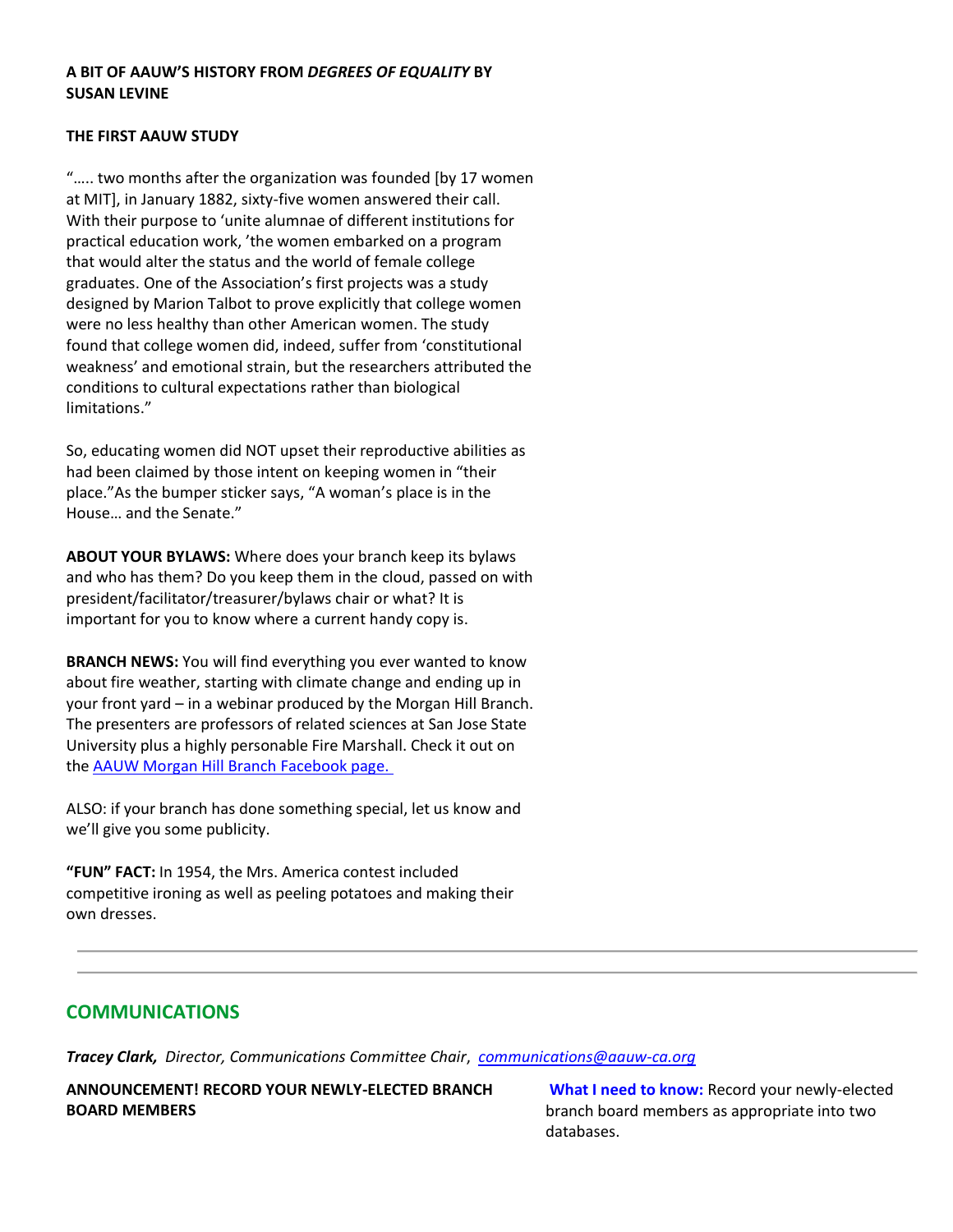## *Provided by Julika Barrett, AAUW California Office Manager,* **o***[ffice@aauw-ca.org](mailto:office@aauw-ca.org)*

The 2020-2021 AAUW fiscal year is coming to an end. Let AAUW California know who has been selected to lead your branch next year. Your accurate list of officers provides the communication channel from AAUW California to your branch leaders and members. Please note that you will need to update two databases as AAUW National and AAUW California do not currently share this information. The deadline is July 1st.

1. AAUW National - Enter information into the [Members Services](https://bor.aauw-ca.org/sendy/l/eookH0PlDlBfYp3s1iFafA/dnphyxzYAeLqOV3eNMANgQ/XBdbhuHBFhFcdVJh76305mpg)  [Database \(MSD\)](https://bor.aauw-ca.org/sendy/l/eookH0PlDlBfYp3s1iFafA/dnphyxzYAeLqOV3eNMANgQ/XBdbhuHBFhFcdVJh76305mpg)

2. AAUW California - Enter information into Branch Officer Report (BOR). Each current branch president and president-elect will receive an email later in May with a link, login information, and instructions about how to enter their branch officer information. The information you enter about your officers is used to:

● Maintain accurate mailing lists for state and branch-specific positions allowing us to contact you with information related to your branch role.

● Maintain the state directory which includes branch and state leaders.

### **Remember to: \*REVIEW\***

**\*UPDATE\***

**\*VERIFY\***

Your actions mean that branch leaders will receive timely and pertinent information. Keep your membership in the know.

# **DIVERSITY & INCLUSION**

*Elaine Johnson, Director*, *[diversity@aauw-ca.org](mailto:diversity@aauw-ca.org)*

### **DEI ACTION COMES FROM WITHIN**

Congratulations and thank you to the many branches across California that have been taking action to make diversity, equity, and inclusion (DEI) real for AAUW California's current and prospective members.

The DEI toolkit is available [here.](https://bor.aauw-ca.org/sendy/l/eookH0PlDlBfYp3s1iFafA/zu2oBnNBJBTh2ZV8NOE5Pg/XBdbhuHBFhFcdVJh76305mpg) It has many resources available for branch use. The glossary of terms is a handy guide with

**What I need to do:** For AAUW National, enter the information into the Members Services Database (MSD). For AAUW California, enter the information into the Branch Officer Report (BOR) when the link is sent out. Deadline: July 1st

**Should I include this in my branch newsletter?** No, this information is for branch leaders only.

**What I need to know:** Many branches are taking action to support diversity, equity, and inclusion.

**What I need to do:** Consult the DEI toolkit for helpful information. Keep your state leadership informed of any materials or connections you have that support the DEI effort.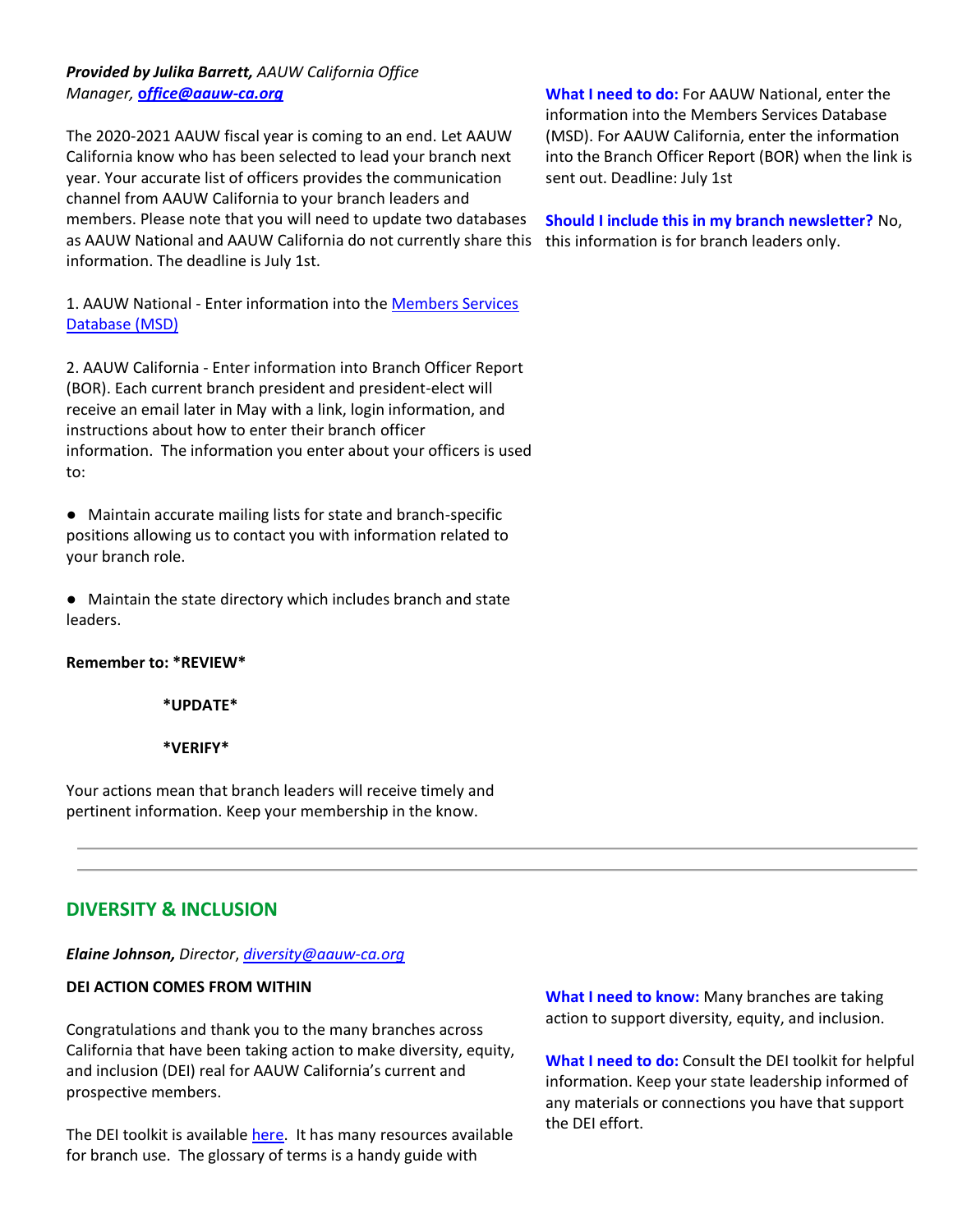definitions of some of the most used terms such as implicit bias or intersectionality.

Your branch is encouraged to identify new materials and connections with other organizations that support increasing DEI. Please share your experiences with us at [diversity@aauw](mailto:diversity@aauw-ca.org)[ca.org.](mailto:diversity@aauw-ca.org)

AAUW California supports branches in their efforts to include diversity, equity, and inclusion information and sharing. We are here to assist, but awareness and action must come from the members within the branches.

**Should I include this in my branch newsletter?** Inform your members about the DEI toolkit for their personal education on this topic.

## **FINANCE**

*Roli Wendorf, Chief Financial Officer, Finance Committee Chair, [cfo@aauw-ca.org](mailto:cfo@aauw-ca.org)*

## **HOW TO BE A BRANCH TREASURER**

Mark your calendars! The AAUW California Finance Committee is holding a webinar, How to be a Branch Treasurer, on Monday, June 7th, from 7:00 PM to 8:30 PM. You can register [here.](https://bor.aauw-ca.org/sendy/l/eookH0PlDlBfYp3s1iFafA/9eZr60NqFa2cGCiwTNU4tQ/XBdbhuHBFhFcdVJh76305mpg)

The webinar is aimed especially at incoming branch treasurers/finance officers. Seasoned treasurers and finance officers, presidents, membership chairs, Fund chairs, project leaders, and other board members will also benefit from the discussion. Finance touches all activities, and the entire board shares responsibility for branch finances. Understanding the basics will be helpful to all.

The webinar will cover the most common tasks encountered in a branch – processing membership dues, accounting for events and fundraisers, budgets, reports, and filing taxes.

Don't miss this opportunity to take back many best practice examples to your branches, and a practical guide for how to be a branch treasurer.

**What I need to know:** There will be a training webinar for new and seasoned treasurers and all other board personnel who also bear fiduciary responsibility for the branch on June 7th.

**What I need to do:** Registe[r here.](https://bor.aauw-ca.org/sendy/l/eookH0PlDlBfYp3s1iFafA/9eZr60NqFa2cGCiwTNU4tQ/XBdbhuHBFhFcdVJh76305mpg)

**Should I include this in my branch newsletter?** No, this information is for branch leaders only.

## **MARKETING**

*Michelle Miller-Galaz and Sharyn Siebert, Directors, Marketing Committee Co-Chairs,* [marketing@aauw-ca.org](mailto:marketing@aauw-ca.org)

#### **PROCLAMATIONS AND PUBLIC RELATIONS**

In the previous columns from the AAUW California Marketing Directors, we asked each branch to try to make their community aware of their great work. Now we are asking that every branch

**What I need to know:** The Marketing Committee is collecting information on how many branches promoted themselves by securing a proclamation or other means. The marketing consultant's report and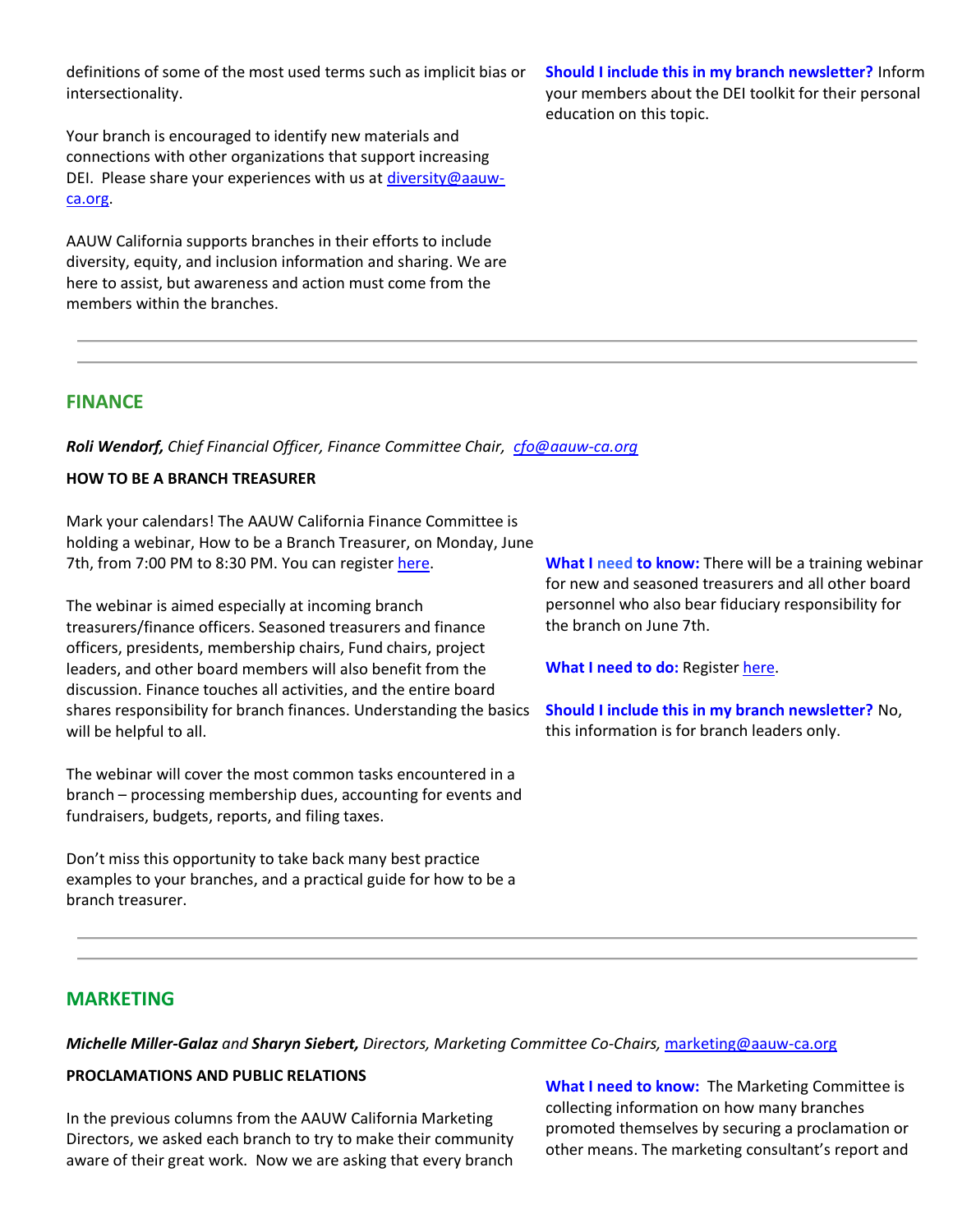that secured a proclamation from your government entity in honor of AAUW, or a public relations/marketing notice in one of your local publications or other media, to please forward these to the above address. See the Branch Events under the Public Policy section of our website (or clic[k here\)](https://bor.aauw-ca.org/sendy/l/eookH0PlDlBfYp3s1iFafA/Vx41dVki1XyVnDkolVHT6Q/XBdbhuHBFhFcdVJh76305mpg) for a list of branches that have secured a proclamation.

We are trying to determine how many of our branches tout their good works. If you did, indeed, "toot your own horn" in some fashion in the past one or two months, we want to hear about it!

AAUW California has hired marketing consultants to help us expand awareness of our phenomenal work here in our state. How can we do that without our local branches making use of every potential "toot?"

Marketing consultants have given us a road map, which we are working through with our Marketing Committee and the Marketing Design Task Force. More information will be forthcoming.

# **NOMINATIONS & ELECTIONS**

*Janice Lee, Nominations & Elections Chair, [nominating@aauw-ca.org](mailto:nominating@aauw-ca.org)*

### **A REMINDER TO VOTE**

We want to clarify the key difference between the two ballots all AAUW members received in April:

- The ballot from National is asking you to vote on eliminating the degree requirement for AAUW membership. The election period ends on May 17th. If you have not received an email with the ballot, then contact: [Connect@aauw.org](mailto:Connect@aauw.org)
- The AAUW California annual state election ballot asks you to vote on:
- 1. Candidates for open positions on the state board
- 2. Public Policy Priorities for 2021-2023
- 3. Changes to the bylaws concerning board structure

If we have your email address, you received a link to vote online; a mail-in ballot has been sent to you if we do not have an email address for you. The voting period for the California ballot ends on May 7th. Refe[r here](https://bor.aauw-ca.org/sendy/l/eookH0PlDlBfYp3s1iFafA/892ZE8UMu8ZvAkFcGy9ReD1Q/XBdbhuHBFhFcdVJh76305mpg) for details on candidates, Public Policy Priorities, and changes to the bylaws.

#### **PLEASE VOTE! IT MATTERS.**

suggestions for expanding AAUW's presence will be shared soon.

**What I need to do:** Inform the committee if your branch has "tooted its own horn" and how.

**Should I include this in my branch newsletter?** No, this information is for branch leaders only.

**What I need to know:** Members received two ballots: one for the national election and one for the state election.

**What I need to do:** Vote and encourage your members to vote.

**Should I include this in my branch newsletter?** Yes, members may have been confused when they received two ballots.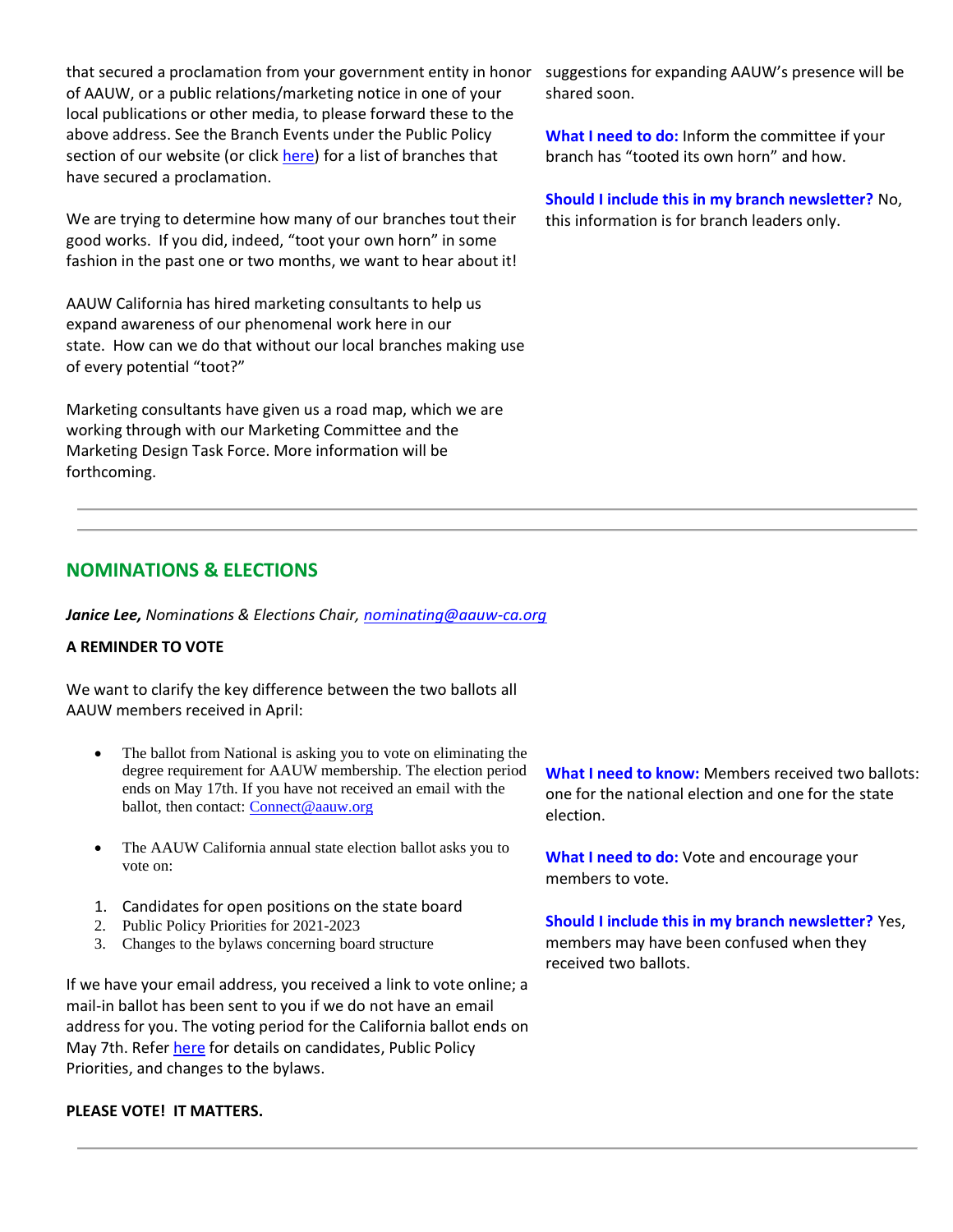#### **SPEECH TREK**

*Marlene Cain, Speech Trek, [speechtrek@aauw-ca.org](mailto:speechtrek@aauw-ca.org)*



**"I WAS SO INSPIRED BY THE SPEECH TREK SPEECHES AT THE ANNUAL MEETING…**

### **I WANT MY BRANCH TO START THIS PROGRAM!"--PHYLLIS TAYLOR, PRESIDENT, SANTA CRUZ COUNTY BRANCH.**

Welcome, Santa Cruz County Branch, and others, who have written to say they are eager to join Speech Trek 2022. AAUW California Speech Trek joins Ms. Taylor in congratulating the top five speakers of 2021 (click [here](https://bor.aauw-ca.org/sendy/l/eookH0PlDlBfYp3s1iFafA/TgBiyJCZOABw8wCAeWGc3g/XBdbhuHBFhFcdVJh76305mpg) to watch the 1st three-place winner's speeches):

#### **Honorable Mentions:**

Liliana Jacquet - Morgan Hill

Rhea Jain - Fremont

**3rd Place:** Lauryn McGuire - La Mesa-El Cajon

**2nd Place:** Halle Schaffer - Del Mar Leucadia

**1st Place:** Lilian Chang - California Online

Congratulations to all the participating branches who stepped up and conducted virtual contests!

AAUW California Speech Trek is already preparing for 2022! The 2021-2022 Branch Tool Kit and the 2021-2022 Student Tool Kit are being readied and will be on the website this summer.

Questions about Speech Trek? Whether it's your first time or your tenth time, please email us at [speechtrek@aauw-ca.org](mailto:speechtrek@aauw-ca.org) and we will be happy to Zoom into your branch with a full presentation or just a chat and Q&A. In the meantime, let your students start thinking about the new topic:

"I pledge allegiance to the flag of the United States of America and to the republic for which it stands, one nation under God, indivisible, with liberty and justice for all." School children have

**What I need to know:** Speech Trek was very successful and attendees at the Annual Meeting watched videos of the finalists. Plans are underway for 2021-2022.

**What I need to do:** Watch for the Speech Trek Branch and Student Toolkits to be released during the summer.

**Should I include this in my branch newsletter?** Yes, your members might be interested in next year's topic.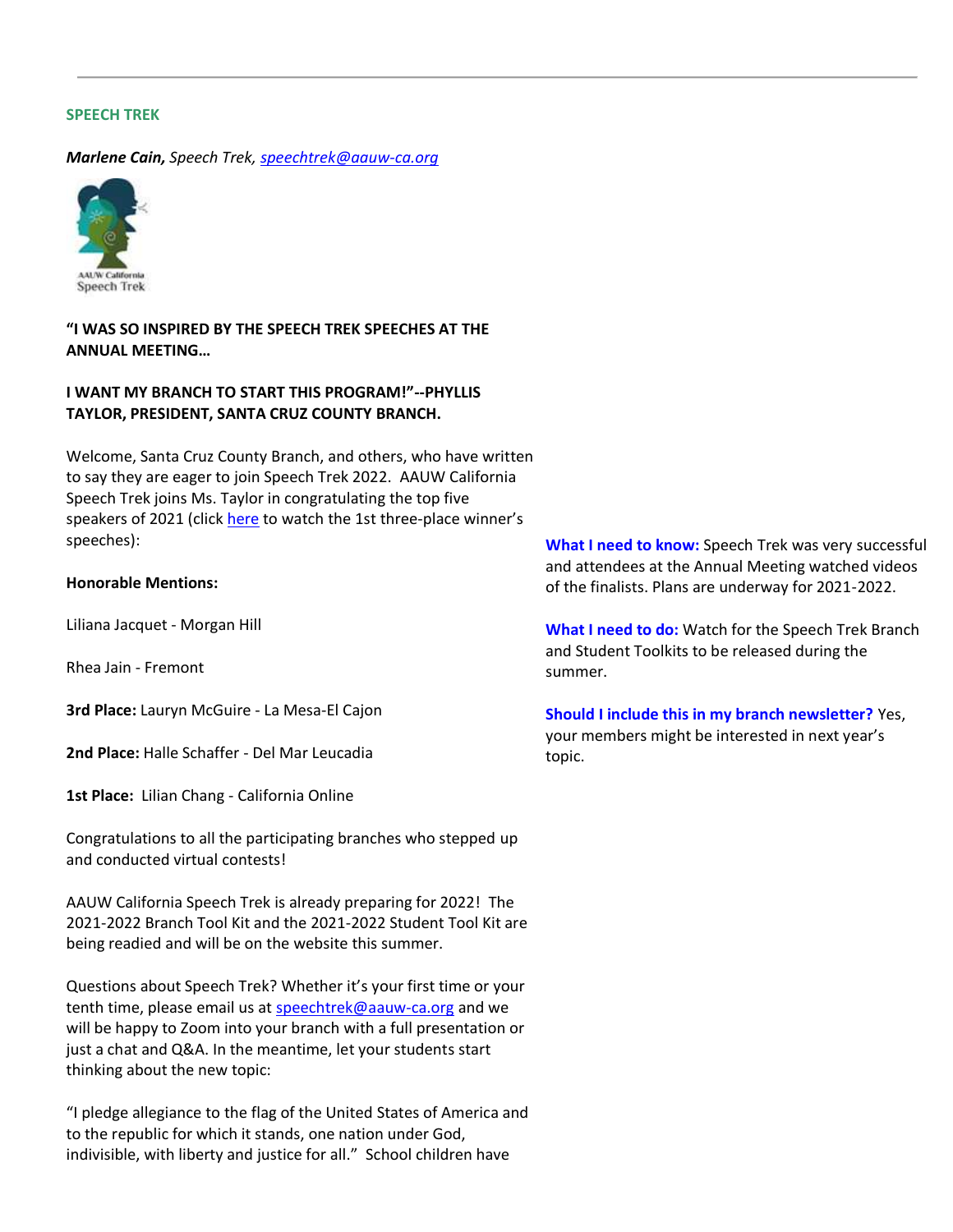been reciting the Pledge of Allegiance for nearly a century. What began as an advertising lark in 1923 has evolved to a patriotic act in 46 states. $1$ 

(<sup>1</sup> "How the Pledge of Allegiance Went from PR Gimmick to Patriotic Vow", by Amy Crawford, Smithsonian Magazine, September 2015)

- Has the US lived up to its pledge of "liberty and justice for all"?
- Would requiring the study of diversity, equity, and inclusion in a high school setting help ensure "liberty and justice for all"?

"After watching the Speech Trek semifinalists during the AAUW California Annual Meeting… our branch is considering starting a Speech Trek program!" -- Jo Ann Cobb, North Tahoe Co-President.

Thank you, Jo Ann and Phyllis-- AAUW California Speech Trek looks forward to working with you and all the branches in 2021-2022!

# **TECH TREK**

*Susan Negrete, and Alice Hill, Tech Trek State Co-Coordinators, [techtrek@aauw-ca.org](mailto:techtrek@aauw-ca.org)*

#### **TECH TREK VIRTUAL CAMP: 8 WEEKS UNTIL VIRTUAL CAMP SEASON BEGINS!**

### **May Activities – Ramping Up for Camp Implementation**

The last 8 weeks before camps launch will be extremely busy, with Director Mary Isaac and camp leaders managing a variety of key initiatives:

- Finalizing camp content; selecting workshops & presenters
- Purchasing and organizing camp materials & SWAG
- Preparing and delivering volunteer training
- Preparing and delivering orientations
- Delivering pre-camp surveys

### **First Come – First Served: June 21st Camp is Full!**

By April month-end, registered campers filled the June 21-25 camp. The July camps will all be assigned this month, on a firstcome, first-served basis. Got placement questions? Contact Camp Director Mary Isaac: [2021ttvirtualcamp@aauw-ca.org](mailto:2021ttvirtualcamp@aauw-ca.org)

**Coming Soon – Dr. Mimi's Logistics Coordinator Office Hour!**

**What I need to know:** Tech Trek's virtual camps will launch in eight weeks; one week is already filled. There is still a need for adult volunteers.

**What I need to do:** Check the resources listed above to have any questions answered.

**Should I include this in my branch newsletter?** This is mainly for branch leaders and Tech Trek coordinators, but members may be interested in some of the updates and may also wish to volunteer.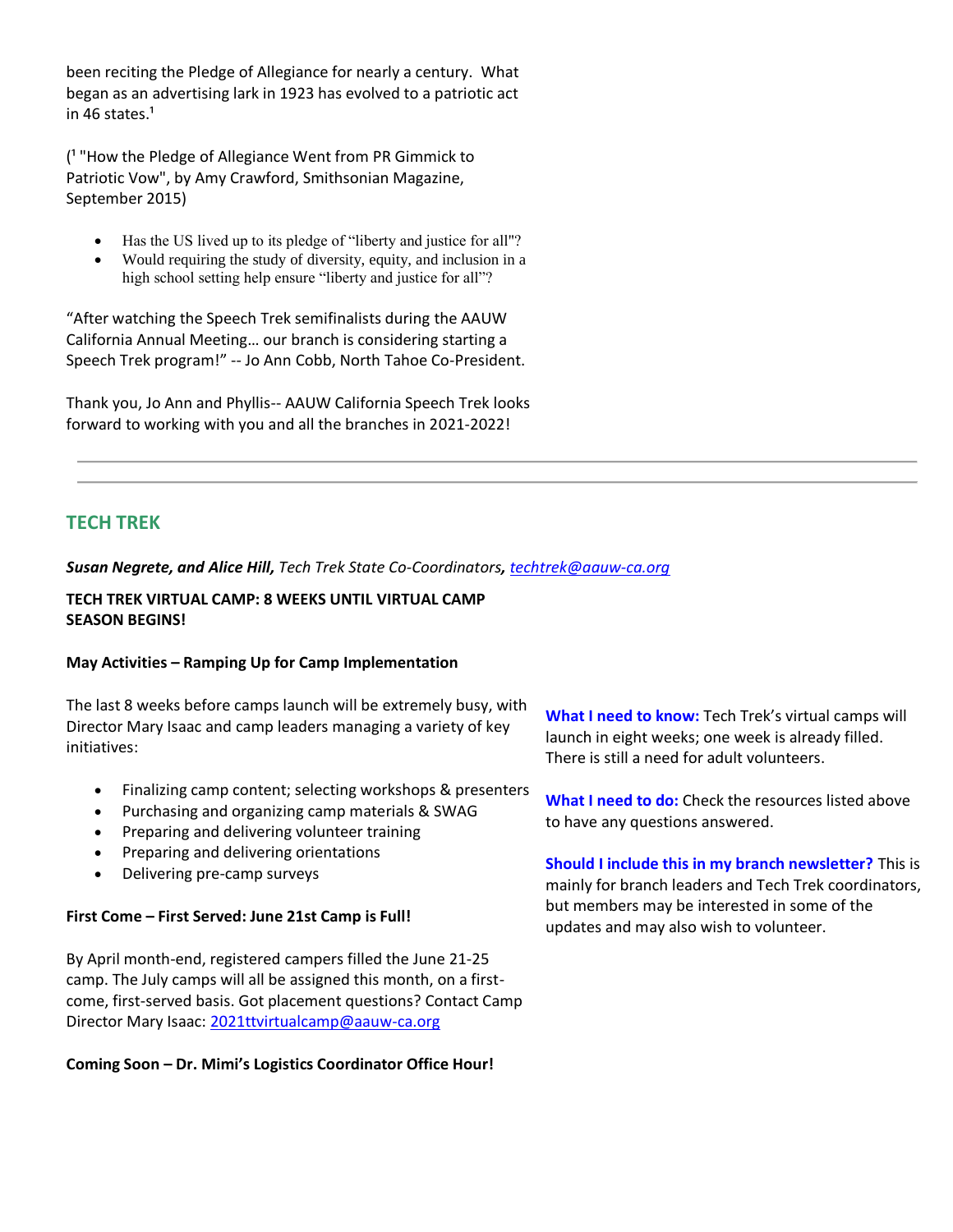Volunteers for virtual camp logistics support are invited to a special Dr. Mimi Office Hours on Friday, May 7th at 1:30 PM. Register [here.](https://bor.aauw-ca.org/sendy/l/eookH0PlDlBfYp3s1iFafA/QBbUHZHXIdEFyPmZLyMR3g/XBdbhuHBFhFcdVJh76305mpg)

## **Branch Coordinator Google Drive Spreadsheets – Internal Data Only**

Data privacy is critical! Unless instructed by Camp Director Mary Isaac, BCs and their teams receiving online camp spreadsheets should not share with external users (e.g., schools, teachers, parents, etc.) as they contain private camper/family information. Internal users (branch members, Tech Trek teams, etc.) can receive/use the information as needed for managing branch program activities. Got questions? Contact Camp Director Mary Isaac [2021ttvirtualcamp@aauw-ca.org](mailto:2021ttvirtualcamp@aauw-ca.org)

### **Camp Adult Volunteers Still Needed!**

Additional adult social and build coaches are needed to support the three camps. Work for more than one camp! Clic[k here](https://bor.aauw-ca.org/sendy/l/eookH0PlDlBfYp3s1iFafA/Bs1mlxywJ892pPpNu7ZPW9ig/XBdbhuHBFhFcdVJh76305mpg) for applications.

## **American Camp Association (ACA) – National's Gold Standard**

AAUW's Tech Trek program requires affiliation with the ACA in order to know and follow their best practices, which are based on the CDC recommendations. In this year like no other, we're sharing their latest link which outlines how difficult a 2021 in-person season would be. Click [here.](https://bor.aauw-ca.org/sendy/l/eookH0PlDlBfYp3s1iFafA/FftycOedGBoEqJqrMAbAew/XBdbhuHBFhFcdVJh76305mpg)

## **Virtual Camp Website: Go-To Resource**

Find all 2021 Tech Trek forms and materials. Password: aauwca. Clic[k here.](https://bor.aauw-ca.org/sendy/l/eookH0PlDlBfYp3s1iFafA/l5ozX05cVr5bwD5zxu0wwg/XBdbhuHBFhFcdVJh76305mpg)

## **Marketing STEM – California's Tech Trek Virtual Camp Program!**

The Virtual Camp marketing flyer link can be shared with members, schools, and parents by clicking [here.](https://bor.aauw-ca.org/sendy/l/eookH0PlDlBfYp3s1iFafA/JSXecvDczszlY5BZEtAs0A/XBdbhuHBFhFcdVJh76305mpg)

**California's 2021 STEM-based Tech Trek program offers three virtual camps: June 21-25, July 12-16, and July 26-30. Refer potential donors [here.](https://bor.aauw-ca.org/sendy/l/eookH0PlDlBfYp3s1iFafA/zG4S892AQySwcHIhRqk892iHkQ/XBdbhuHBFhFcdVJh76305mpg)**

**Stay engaged – remain safe – stay well!**

## **Questions from Branch Coordinators, STEM & Tech Trek Teams?**

For Tech Trek program or finance questions: